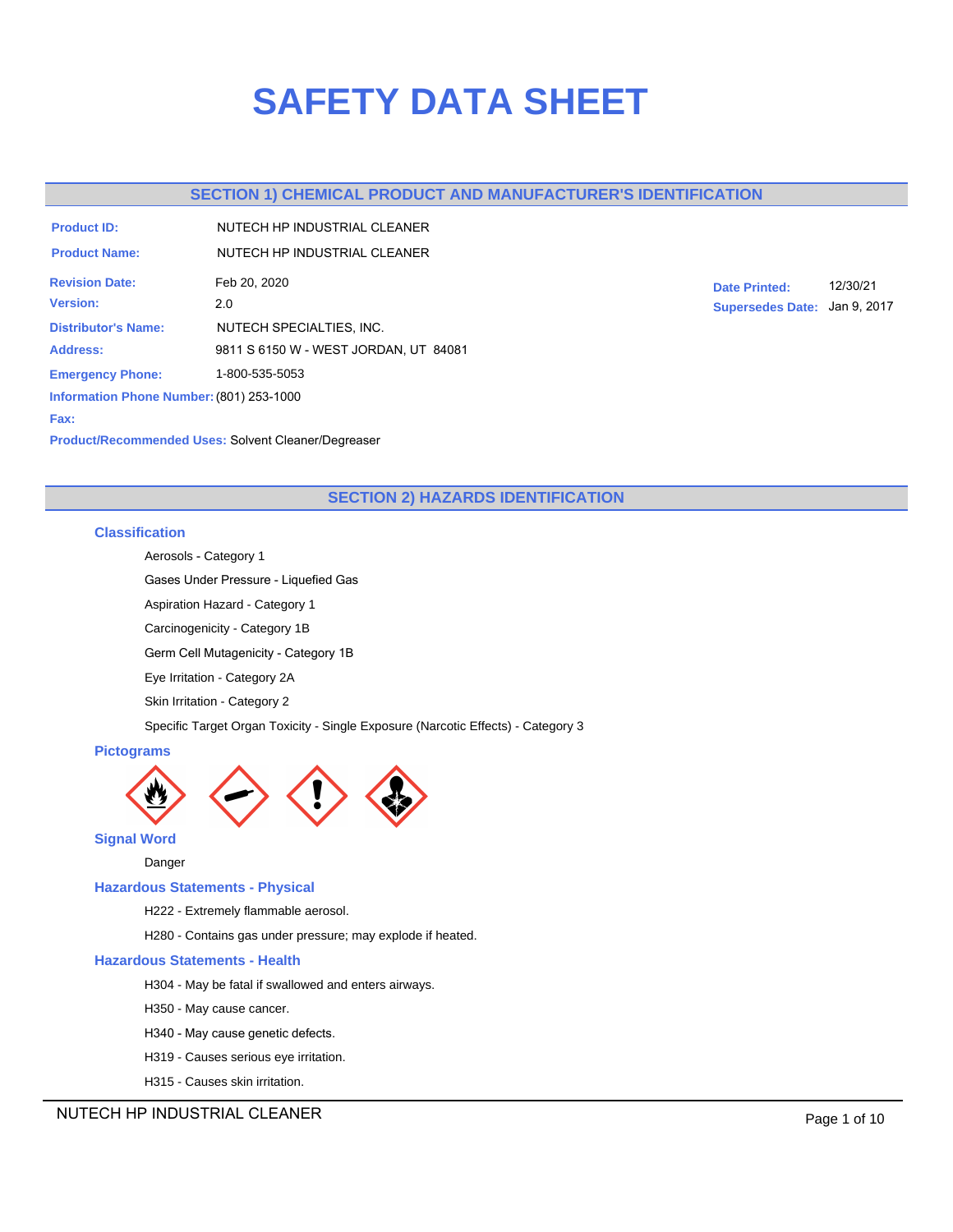H336 - May cause drowsiness or dizziness.

#### **Precautionary Statements - General**

- P101 If medical advice is needed, have product container or label at hand.
- P102 Keep out of reach of children.
- P103 Read label before use.

#### **Precautionary Statements - Prevention**

- P210 Keep away from heat, hot surfaces, sparks, open flames and other ignition sources. No smoking.
- P211 Do not spray on an open flame or other ignition source.
- P251 Do not pierce or burn, even after use.
- P201 Obtain special instructions before use.
- P202 Do not handle until all safety precautions have been read and understood.
- P280 Wear protective gloves, protective clothing, eye protection and face protection.
- P264 Wash hands thoroughly after handling.
- P261 Avoid breathing mist, vapors or spray.
- P271 Use only outdoors or in a well-ventilated area.

#### **Precautionary Statements - Response**

- P301 + P310 IF SWALLOWED: Immediately call a POISON CENTER or doctor.
- P331 Do NOT induce vomiting.
- P308 + P313 IF exposed or concerned: Get medical attention.

P305 + P351 + P338 - IF IN EYES: Rinse cautiously with water for several minutes. Remove contact lenses, if present and easy to do. Continue rinsing.

- P337 + P313 If eye irritation persists: Get medical attention.
- P302 + P352 IF ON SKIN: Wash with plenty of soap and water.
- P362 + P364 Take off contaminated clothing and wash it before reuse.
- P332 + P313 If skin irritation occurs: Get medical attention.
- P304 + P340 IF INHALED: Remove person to fresh air and keep comfortable for breathing.
- P312 Call a POISON CENTER or doctor if you feel unwell.

## **Precautionary Statements - Storage**

- P410 + P412 Protect from sunlight. Do not expose to temperatures exceeding 50°C / 122°F.
- P403 + P405 Store in a well-ventilated place. Store locked up.

## **Precautionary Statements - Disposal**

P501 - Dispose of contents and container in accordance with local, regional, national and international regulations.

| <b>SECTION 3) COMPOSITION, INFORMATION ON INGREDIENTS</b> |                                         |               |  |  |  |  |  |
|-----------------------------------------------------------|-----------------------------------------|---------------|--|--|--|--|--|
| <b>CAS</b><br><b>Chemical Name</b><br>% By Weight         |                                         |               |  |  |  |  |  |
| 0000142-82-5                                              | n-Heptane                               | 18% - 30%     |  |  |  |  |  |
| 0426260-76-6                                              | Heptane, branched, cyclic and linear    | 14% - 23%     |  |  |  |  |  |
| 0064742-49-0                                              | Naphtha (petroleum), hydrotreated light | $11\% - 24\%$ |  |  |  |  |  |
| 0064742-89-8                                              | Aliphatic, light hydrocarbon solvent    | $11\% - 24\%$ |  |  |  |  |  |
| 0000064-17-5                                              | Ethyl Alcohol                           | $3\% - 6\%$   |  |  |  |  |  |
| 0000067-63-0                                              | <b>Isopropyl Alcohol</b>                | $3\% - 6\%$   |  |  |  |  |  |
| 0000124-38-9                                              | Carbon Dioxide                          | $2\% - 4\%$   |  |  |  |  |  |

Specific chemical identity and/or exact percentage (concentration) of the composition has been withheld to protect confidentiality.

# **SECTION 4) FIRST-AID MEASURES**

## **Inhalation**

NUTECH HP INDUSTRIAL CLEANER **Page 2** of 10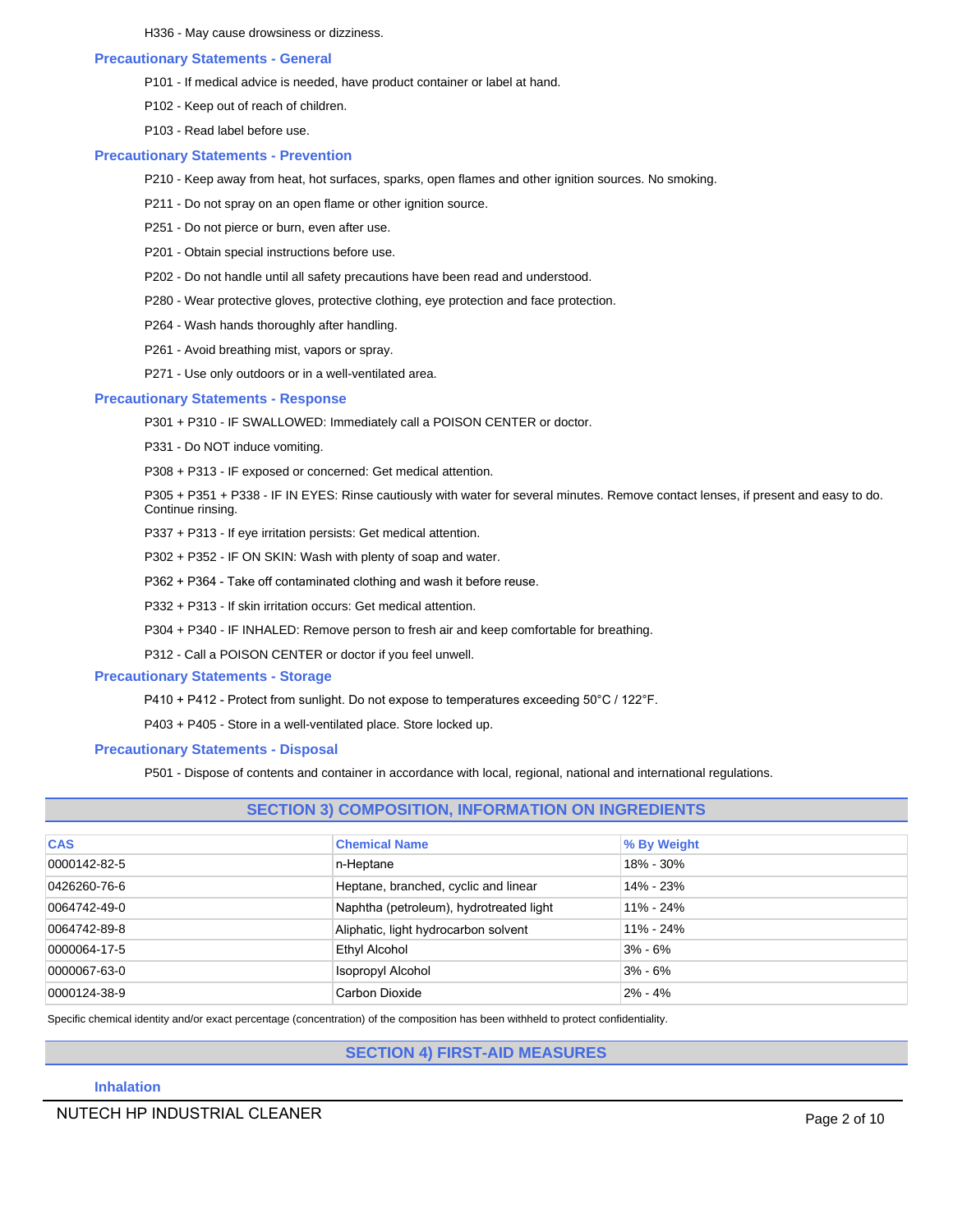Remove source of exposure or move person to fresh air and keep comfortable for breathing.

IF exposed/If you feel unwell/If concerned: Call a POISON CENTER or doctor.

Eliminate all ignition sources if safe to do so.

#### **Eye Contact**

Remove source of exposure or move person to fresh air. Rinse eyes cautiously with lukewarm, gently flowing water for several minutes, while holding the eyelids open. Remove contact lenses, if present and easy to do. Continue rinsing for a duration of 15-20 minutes. Take care not to rinse contaminated water into the unaffected eye or onto the face. If eye irritation persists: Get medical advice/attention.

#### **Skin Contact**

Take off contaminated clothing, shoes and leather goods (e.g. watchbands, belts). Wash with plenty of lukewarm, gently flowing water for a duration of 15-20 minutes. If skin irritation occurs: Get medical advice/attention. Wash contaminated clothing before reuse.

IF exposed or concerned: Get medical advice/attention.

#### **Ingestion**

Immediately call a POISON CENTER or doctor. Do NOT induce vomiting. If vomiting occurs naturally, lie on your side, in the recovery position.

#### **Most Important Symptoms/Effects, Acute and Delayed**

#### No data available.

#### **Indication of Immediate Medical Attention and Special Treatment Needed**

No data available.

**SECTION 5) FIRE-FIGHTING MEASURES**

#### **Suitable Extinguishing Media**

Dry chemical, foam, carbon dioxide. Water spray may be useful in minimizing or dispersing vapors and to protect personnel. Carbon dioxide can displace oxygen. Use caution when applying carbon dioxide in confined spaces. Simultaneous use of foam and water on the same surface is to be avoided as water destroys the foam. Sand or earth may be used for small fires only. Do not direct a solid stream of water or foam into hot, burning pools. This may result in frothing and increased fire intensity.

#### **Unsuitable Extinguishing Media**

#### None known.

#### **Specific Hazards in Case of Fire**

Contents under pressure. Keep away from ignition sources and open flames. Exposure of containers to extreme heat and flames can cause them to rupture often with violent force. Product is highly flammable and forms explosive mixtures with air, oxygen, and all oxidizing agents. Vapors are heavier than air and may travel along surfaces to remote ignition sources and flash back.

During a fire, irritating and highly toxic gases may be generated during combustion or decomposition. High temperatures can cause sealed containers to rupture due to a build up of internal pressures. Cool with water.

Empty Containers retain product residue which may exhibit hazards of material; therefore do not pressurize, cut, glaze, weld or use for any other purposes.

Container could potentially burst or be punctured upon mechanical impact, releasing flammable vapors.

#### **Fire-Fighting Procedures**

Isolate immediate hazard area and keep unauthorized personnel out. Stop spill/release if it can be done safely. Move undamaged containers from immediate hazard area if it can be done safely. Water spray may be useful in minimizing or dispersing vapors and to protect personnel. Water may be ineffective but can be used to cool containers exposed to heat or flame. Caution should be exercised when using water or foam as frothing may occur, especially if sprayed into containers of hot, burning liquid.

Dispose of fire debris and contaminated extinguishing water in accordance with official regulations.

#### **Special Protective Actions**

Wear protective pressure self-contained breathing apparatus (SCBA) and full turnout gear.

## **SECTION 6) ACCIDENTAL RELEASE MEASURES**

#### **Emergency Procedure**

ELIMINATE all ignition sources (no smoking, flares, sparks or flames in immediate area). Do not touch or walk through spilled material. Isolate hazard area and keep unnecessary people away. Remove all possible sources of ignition in the surrounding area. Notify authorities if any exposure to the general public or the environment occurs or is likely to occur.

If spilled material is cleaned up using a regulated solvent, the resulting waste mixture may be regulated.

#### **Recommended Equipment**

Wear liquid tight chemical protective clothing in combination with positive pressure self-contained breathing apparatus (SCBA).

## **Personal Precautions**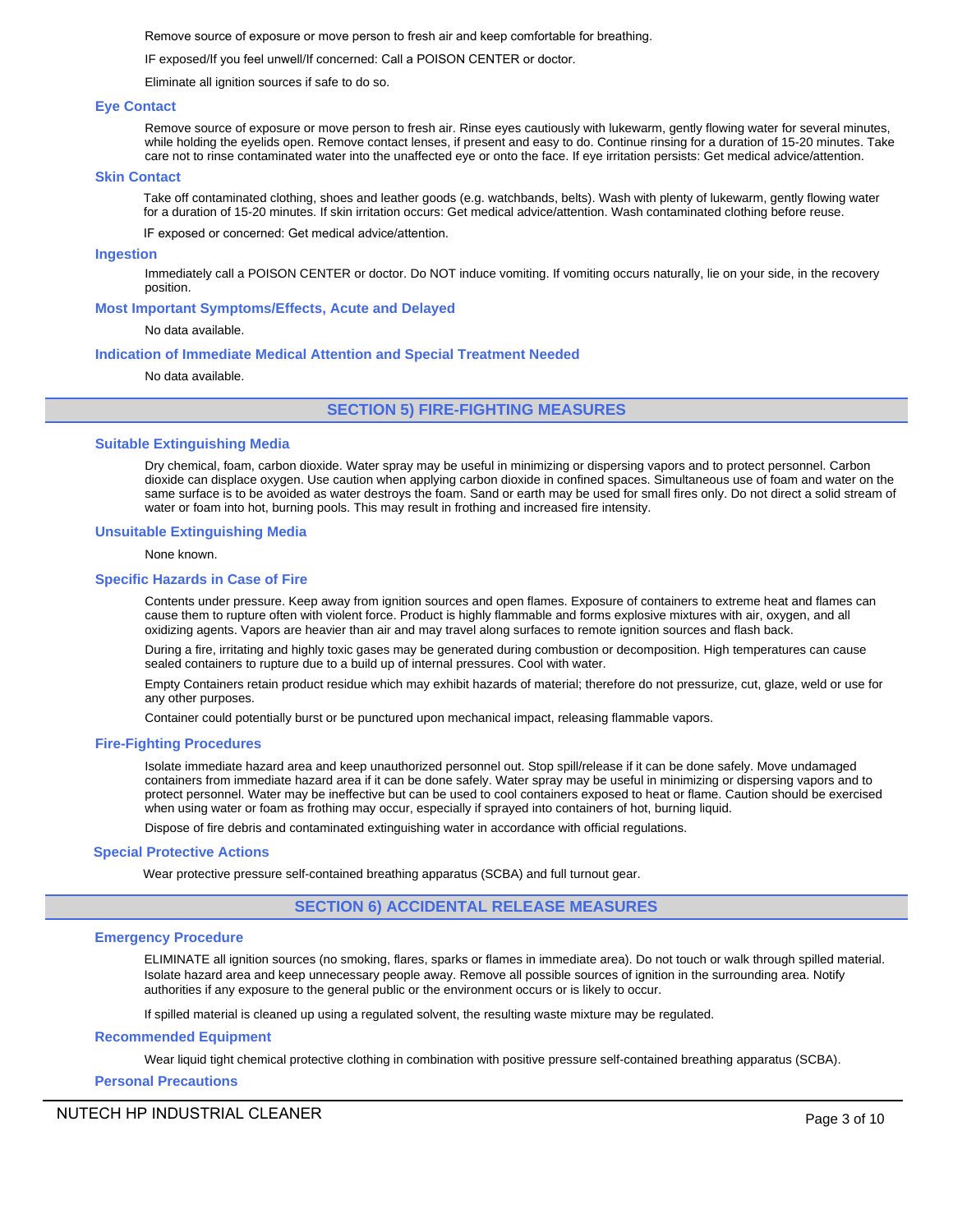Avoid breathing vapor. Avoid contact with skin, eye or clothing. ELIMINATE all ignition sources (no smoking, flares, sparks, or flames in immediate area). Do not touch damaged containers or spilled materials unless wearing appropriate protective clothing.

#### **Environmental Precautions**

Stop spill/release if it can be done safely. Prevent spilled material from entering sewers, storm drains, other unauthorized drainage systems and natural waterways by using sand, earth, or other appropriate barriers.

#### **Methods and Materials for Containment and Cleaning up**

Absorb liquids in vermiculite, dry sand, earth, or similar inert material and deposit in sealed containers for disposal.

## **SECTION 7) HANDLING AND STORAGE**

## **General**

Wash hands after use. Do not get in eyes, on skin or on clothing. Do not breathe vapors or mists. Use good personal hygiene practices. Eating, drinking and smoking in work areas is prohibited. Remove contaminated clothing and protective equipment before entering eating areas.

Eyewash stations and showers should be available in areas where this material if used and stored.

#### **Ventilation Requirements**

Use only with adequate ventilation to control air contaminants to their exposure limits. The use of local ventilation is recommended to control emissions near the source.

#### **Storage Room Requirements**

Do not cut, drill, grind, weld or perform similar operations on or near containers. Do not pressurize containers to empty them. Store at temperatures below 120°F.

## **SECTION 8) EXPOSURE CONTROLS/PERSONAL PROTECTION**

#### **Eye Protection**

Wear eye protection with side shields or goggles. Wear indirect-vent, impact and splash resistant goggles when working with liquids. If additional protection is needed for entire face, use in combination with a face shield.

#### **Skin Protection**

Use of gloves approved to relevant standards made from the following materials may provide suitable chemical protection: PVC, neoprene or nitrile rubber gloves. Suitability and durability of a glove is dependent on usage, e.g. frequency and duration of contact, chemical resistance of glove material, glove thickness, dexterity. Always seek advice from glove suppliers. Contaminated gloves should be replaced. Use of an apron and over-boots of chemically impervious materials such as neoprene or nitrile rubber is recommeded to avoid skin sensitization. The type of protective equipment must be selected according to the concentration and amount of the dangerous substance at the specific workplace. Launder soiled clothes or properly dispose of contaminated material, which cannot be decontaminated.

#### **Respiratory Protection**

If engineering controls do not maintain airborne concentrations to a level which is adequate to protect worker, a respiratory protection program that meets or is equivalent to OSHA 29 CFR 1910.134 and ANSI Z88.2 should be followed. Check with respiratory protective equipment suppliers.

#### **Appropriate Engineering Controls**

Provide exhaust ventilation or other engineering controls to keep the airborne concentrations of vapors below their respective threshold limit value.

| <b>Chemical</b><br><b>Name</b>                | <b>TWA</b><br><b>OSHA</b><br>(mg/m3) | <b>OSHA TWA</b><br>(ppm) | <b>OSHA STEL</b><br>(mg/m3) | <b>OSHA</b><br><b>Carcinogen</b> | <b>OSHA Skin</b><br>designation | <b>OSHA Tables</b><br>(Z1, Z2, Z3) | <b>ACGIH TWA</b><br>(mg/m3)                                 | <b>ACGIH TWA</b><br>(ppm) |
|-----------------------------------------------|--------------------------------------|--------------------------|-----------------------------|----------------------------------|---------------------------------|------------------------------------|-------------------------------------------------------------|---------------------------|
| Aliphatic,<br>Light<br>Hydrocarbon<br>Solvent | 2000                                 | 500                      |                             |                                  |                                 |                                    | [(L)[N159](L)<br>[N800]]; [5 (I)<br>[N159]5 (I)<br>[N800]]; | (L)[N159](L)<br>[N800]    |
| Benzene                                       |                                      | 1 $(a) / 25$ ceiling     |                             |                                  |                                 | 1                                  |                                                             | 0.5                       |
| Carbon Dioxide                                | 9000                                 | 5000                     |                             |                                  |                                 | 1                                  |                                                             | 5000                      |
| Cumene                                        | 245                                  | 50                       |                             |                                  | и                               | 1                                  |                                                             | 50                        |
| Ethyl Alcohol                                 | 1900                                 | 1000                     |                             |                                  |                                 | 1                                  |                                                             |                           |
| Ethylbenzene                                  | 435                                  | 100                      |                             |                                  |                                 | 1                                  |                                                             | 20                        |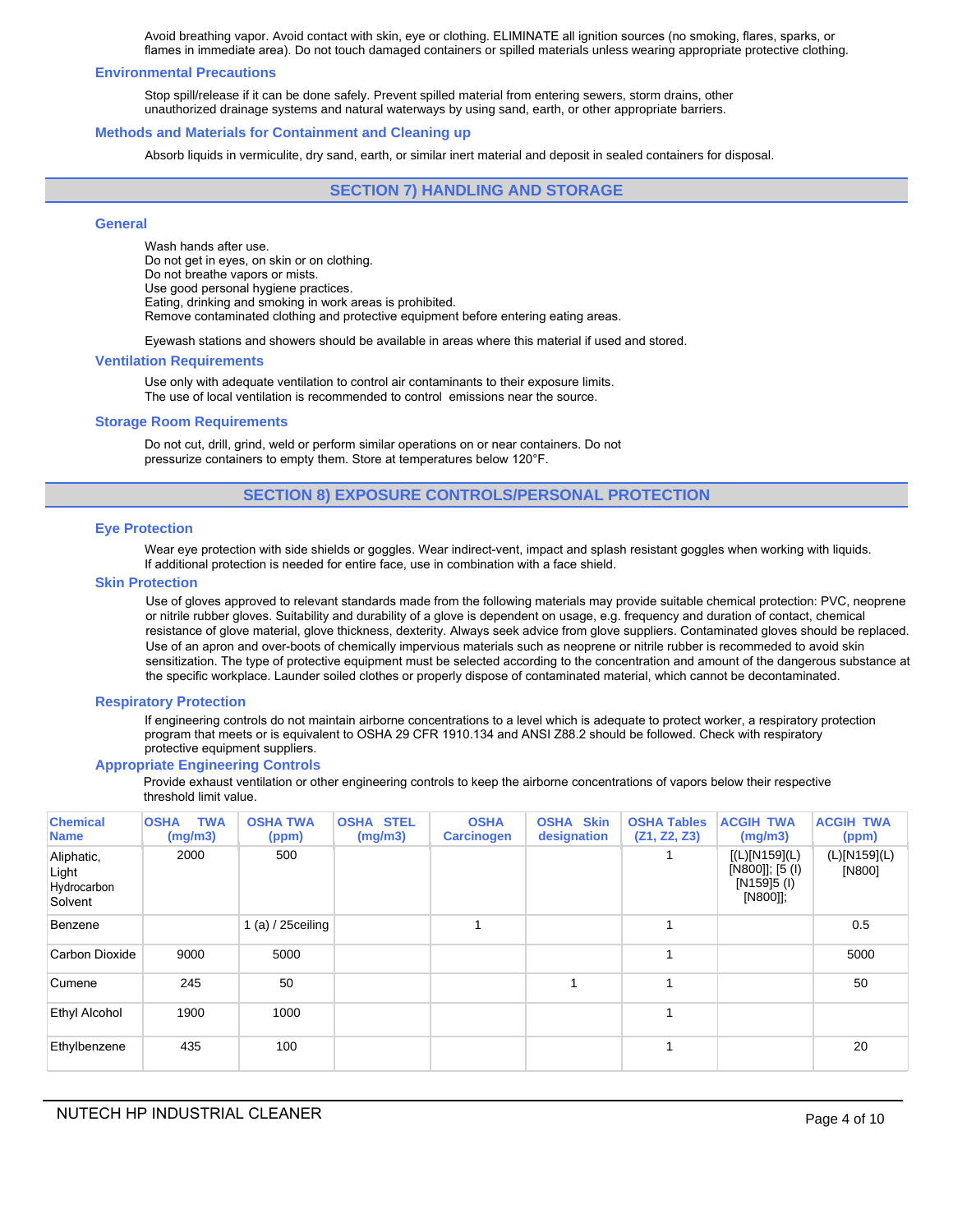| Isopropyl<br>Alcohol                       | 980  | 400                     |  |     |                 | 200 |
|--------------------------------------------|------|-------------------------|--|-----|-----------------|-----|
| Naphthalene                                | 50   | 10                      |  |     |                 | 10  |
| n-Heptane                                  | 2000 | 500                     |  |     |                 | 400 |
| Toluene                                    | 0.2  | 200 (a)/ 300<br>ceiling |  | 1,2 |                 | 20  |
| Naphtha (petroleum),<br>hydrotreated light | 2000 | 500                     |  |     | [(L)]; [5 (I)]; | (L) |

| <b>Chemical</b><br><b>Name</b>                | NIOSH STEL<br>(ppm) | <b>ACGIH STEL</b><br>(mg/m3) | <b>ACGIH STEL</b><br>(ppm) | <b>ACGIH</b><br><b>Carcinogen</b>                   | <b>ACGIH</b><br><b>TLV Basis</b>                           | <b>ACGIH</b><br><b>Notations</b>                    | <b>NIOSH TWA</b><br>(mg/m3) | NIOSH TWA<br>(ppm) |
|-----------------------------------------------|---------------------|------------------------------|----------------------------|-----------------------------------------------------|------------------------------------------------------------|-----------------------------------------------------|-----------------------------|--------------------|
| Aliphatic,<br>Light<br>Hydrocarbon<br>Solvent |                     |                              |                            | [A2[N159]A2<br>[N800]]; [A4<br>[N159]A4<br>[N800]]; | URT irr<br>[N159]URT irr<br>[N800]                         | [A2[N159]A2<br>[N800]]; [A4<br>[N159]A4<br>[N800]]; |                             |                    |
| Benzene                                       | 1 <sub>c</sub>      |                              | 2.5                        | A <sub>1</sub>                                      | Leukemia                                                   | Skin; A1; BEI                                       |                             | 0.1c               |
| <b>Carbon Dioxide</b>                         | 30000               |                              | 30000                      |                                                     | Asphyxia                                                   |                                                     | 9000                        | 5000               |
| Cumene                                        |                     |                              |                            |                                                     | Eye, skin, &<br><b>URT irr</b> ; CNS<br>impair             |                                                     | 245                         | 50                 |
| <b>Ethyl Alcohol</b>                          |                     |                              | 1000                       | A3                                                  | URT irr                                                    | A3                                                  | 1900                        | 1000               |
| Ethylbenzene                                  | 125                 |                              |                            | A3                                                  | URT irr;Kidney<br>dam<br>(nephropathy);<br>Cochlear impair | A3; BEI                                             | 435                         | 100                |
| Isopropyl<br>Alcohol                          | 500                 |                              | 400                        | A4                                                  | Eye &<br><b>URT irr: CNS</b><br>impair                     | A4; BEI                                             | 980                         | 400                |
| Naphthalene                                   | 15                  |                              |                            | A3                                                  | URT irr:<br>cataracts;<br>hemolytic<br>anemia              | Skin; A3; BEI                                       | 50                          | 10                 |
| n-Heptane                                     |                     |                              | 500                        |                                                     | CNS impair;<br>URT irr                                     |                                                     | 350                         | 85                 |
| Toluene                                       | 150                 |                              |                            | A4                                                  | Visual impair;<br>female repro;<br>pregnancy loss          | A4; BEI                                             | 375                         | 100                |
| Naphtha (petroleum),<br>hydrotreated light    |                     |                              |                            | [A2]; [A4];                                         | URT irr                                                    | [A2]; [A4];                                         | 350                         |                    |

| <b>Chemical</b><br><b>Name</b>                | <b>NIOSH</b><br><b>STEL</b><br>(mg/m3) | <b>OSHA STEL</b><br>(ppm) | <b>NIOSH</b><br><b>Carcinogen</b> |
|-----------------------------------------------|----------------------------------------|---------------------------|-----------------------------------|
| Aliphatic,<br>Light<br>Hydrocarbon<br>Solvent |                                        |                           |                                   |
| Benzene                                       |                                        | 50(a)/<br>10minutes.      | 1                                 |
| Carbon Dioxide                                | 54000                                  |                           |                                   |
| Cumene                                        |                                        |                           |                                   |
| <b>Ethyl Alcohol</b>                          |                                        |                           |                                   |
| Ethylbenzene                                  | 545                                    |                           |                                   |
| Isopropyl<br>Alcohol                          | 1225                                   |                           |                                   |
| Naphthalene                                   | 75                                     |                           |                                   |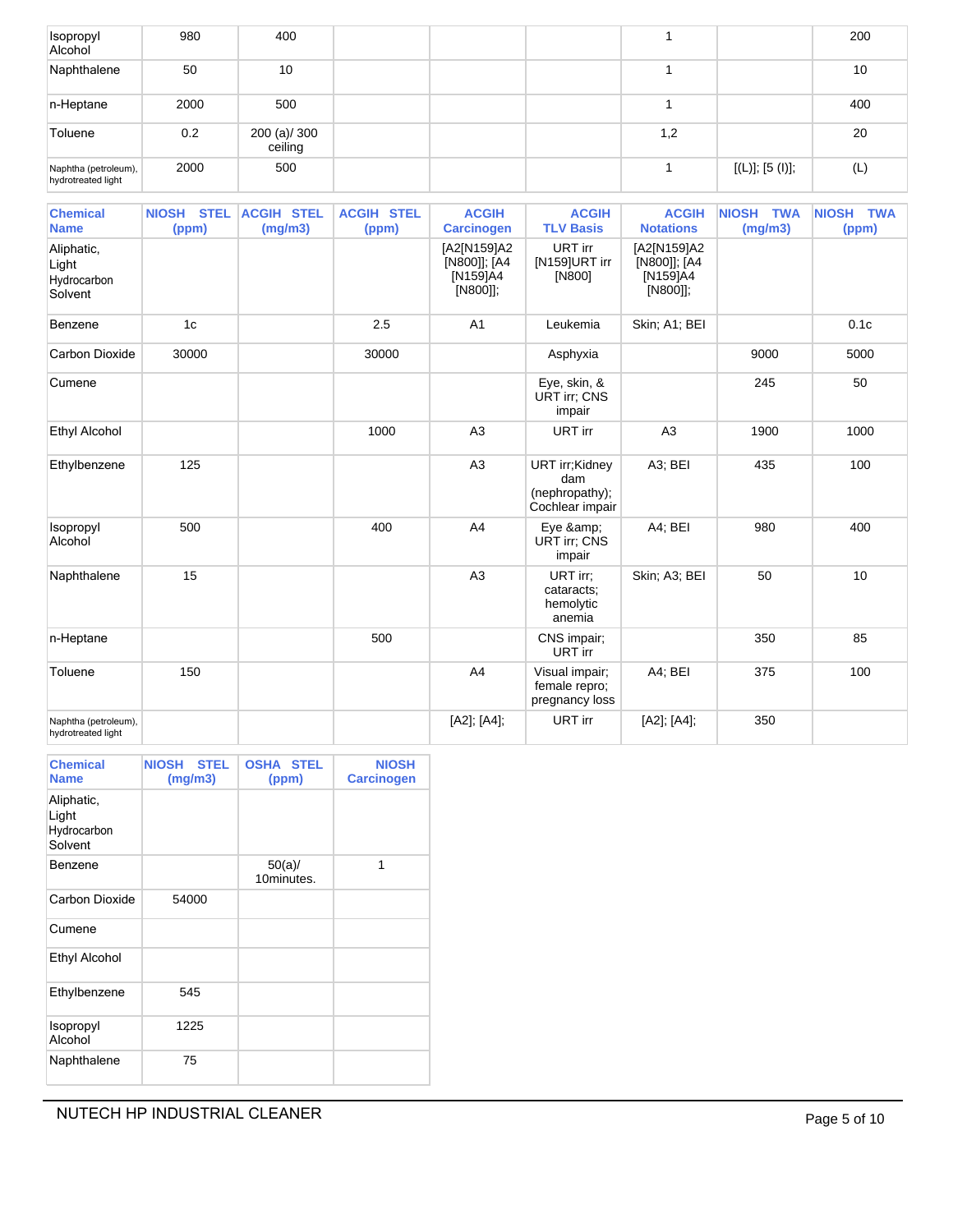| n-Heptane                                  |     |                           |  |
|--------------------------------------------|-----|---------------------------|--|
| Toluene                                    | 560 | 500ppm /10<br>minutes (a) |  |
| Naphtha (petroleum),<br>hydrotreated light |     |                           |  |

(C) - Ceiling limit, (L) - Exposure by all routes should be carefully controlled to levels as low as possible, A1 - Confirmed Human Carcinogen, A3 - Confirmed Animal Carcinogen with Unknown Relevance to Humans, A4 - Not Classifiable as a Human Carcinogen, BEI - Substances for which there is a Biological Exposure Index or Indices, CNS - Central nervous system, impair - Impairment, irr - Irritation, repro - reproductive, URT - Upper respiratory tract

## **SECTION 9) PHYSICAL AND CHEMICAL PROPERTIES**

| <b>Physical and Chemical Properties</b> |                             |  |  |  |  |
|-----------------------------------------|-----------------------------|--|--|--|--|
| Density                                 | 6.03 lb/gal                 |  |  |  |  |
| Density VOC                             | 5.82 lb/gal                 |  |  |  |  |
| % VOC                                   | 96.45%                      |  |  |  |  |
| Appearance                              | Clear liquid                |  |  |  |  |
| Odor Threshold                          | N.A.                        |  |  |  |  |
| <b>Odor Description</b>                 | N.A.                        |  |  |  |  |
| pH                                      | N.A.                        |  |  |  |  |
| <b>Water Solubility</b>                 | N.A.                        |  |  |  |  |
| Flammability                            | Flash point below 73°F/23°C |  |  |  |  |
| Vapor Pressure                          | N.A.                        |  |  |  |  |
| <b>Flash Point</b>                      | N.A.                        |  |  |  |  |
| Viscosity                               | N.A.                        |  |  |  |  |
| Lower Explosion Level                   | N.A.                        |  |  |  |  |
| <b>Upper Explosion Level</b>            | N.A.                        |  |  |  |  |
| Vapor Density                           | N.A.                        |  |  |  |  |
| <b>Melting Point</b>                    | N.A.                        |  |  |  |  |
| <b>Freezing Point</b>                   | N.A.                        |  |  |  |  |
| Low Boiling Point                       | N.A.                        |  |  |  |  |
| High Boiling Point                      | N.A.                        |  |  |  |  |
| Decomposition Pt                        | N.A.                        |  |  |  |  |
| Auto Ignition Temp                      | N.A.                        |  |  |  |  |
| <b>Evaporation Rate</b>                 | Slower than ether           |  |  |  |  |

**SECTION 10) STABILITY AND REACTIVITY**

## **Stability**

The product is stable under normal storage conditions.

#### **Conditions to Avoid**

Avoid heat, sparks, flame, high temperature and contact with incompatible materials.

#### **Incompatible Materials**

Avoid strong oxidizers, reducers, acids, and alkalis.

# **Hazardous Reactions/Polymerization**

None known.

## **Hazardous Decomposition Products**

None known.

**SECTION 11) TOXICOLOGICAL INFORMATION**

**Skin Corrosion/Irritation**

NUTECH HP INDUSTRIAL CLEANER **Page 6 of 10**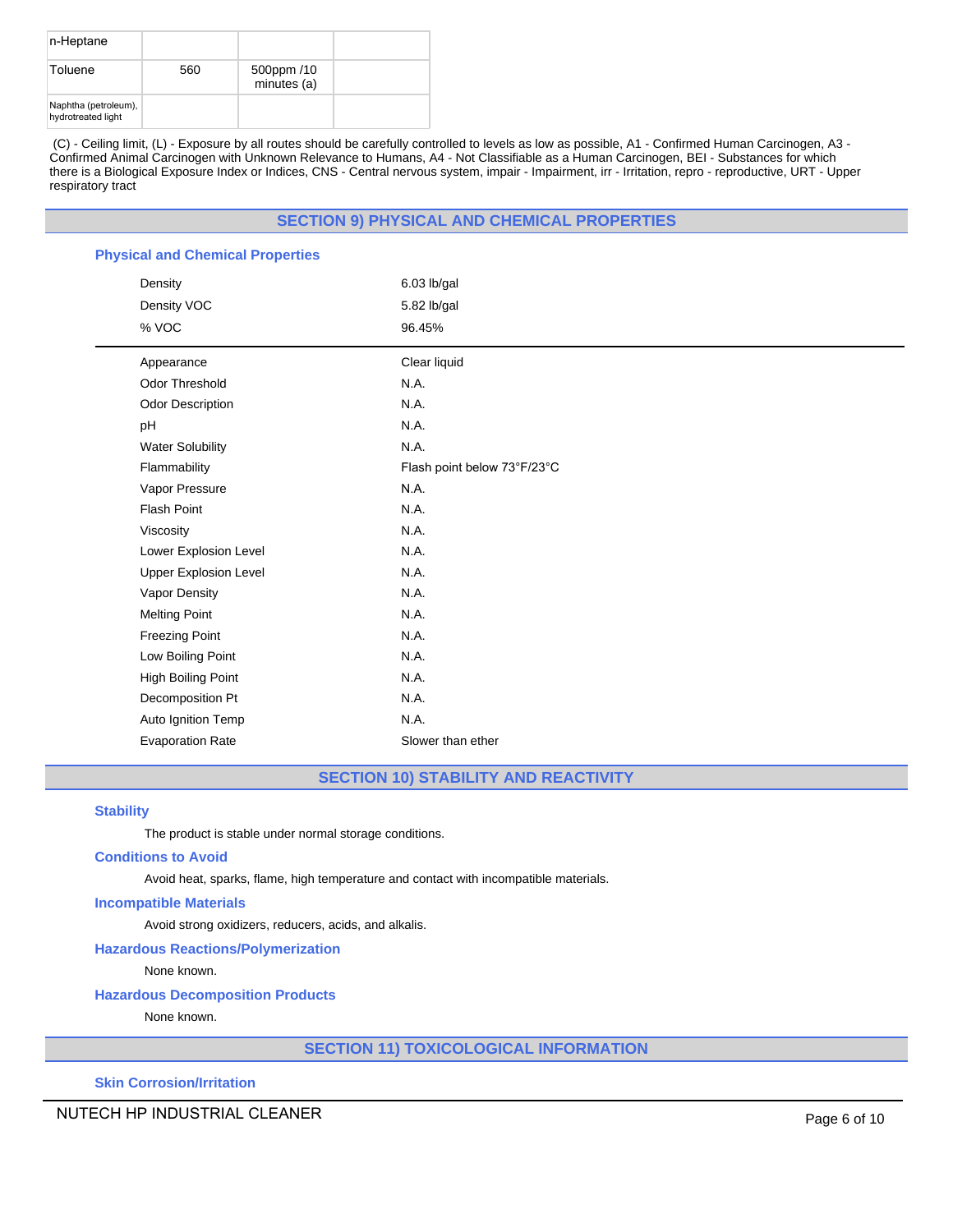Causes skin irritation.!

#### **Likely Route of Exposure**

Inhalation, ingestion, skin absorption.

## **Serious Eye Damage/Irritation**

Causes serious eye irritation.

## **Carcinogenicity**

May cause cancer.

## **Germ Cell Mutagenicity**

May cause genetic defects.

## **Reproductive Toxicity**

No data available.

## **Respiratory/Skin Sensitization**

No data available.

# **Specific Target Organ Toxicity - Single Exposure**

May cause drowsiness or dizziness.

## **Specific Target Organ Toxicity - Repeated Exposure**

No data available.

## **Aspiration Hazard**

May be fatal if swallowed and enters airways.

## **Acute Toxicity**

0000064-17-5 Ethyl Alcohol

Inhalation can irritate the nose, throat and lungs.

0000067-63-0 Isopropyl Alcohol

If ingested causes drunkenness and vomiting. Inhalation can irritate the nose and throat.

LC50 (Rat, Inhalation) = 16,000 ppm/8H Reference : Registry of Toxic Effects of Chemical Substances If ingested causes drunkenness and vomiting. Inhalation can irritate the nose and throat.

LC50 (Rat, Inhalation) = 16,000 ppm/8H Reference : Registry of Toxic Effects of Chemical Substances If ingested causes

drunkenness and vomiting. Inhalation can irritate the nose and throat.

0000142-82-5 n-Heptane

Exposure can cause headache, lightheadedness, dizziness, lack of coordination and loss of consciousness.

0064742-49-0 Naphtha (petroleum), hydrotreated light

May cause Central Nervous System (CNS) depression.

## **Potential Health Effects - Miscellaneous**

## 0000064-17-5 Ethyl Alcohol

The following medical conditions may be aggravated by exposure: liver disease. Tests in some laboratory animals indicate this compound may have embryotoxic activity. Tests in animals demonstrate reproductive toxicity. Ingestion may cause any of the following: stupor (central nervous system depression), gastrointestinal irritation. If absorbed through the skin, may be: harmful.

## 0000067-63-0 Isopropyl Alcohol

The following medical conditions may be aggravated by exposure: dermatitis, respiratory disease. Developmental toxicity was seen in rat's offspring at doses that were maternally toxic. Contact will cause moderate to severe redness and swelling, itching, tingling sensation, painful burning. May cause injury to the cornea of the eyes. Prolonged or repeated exposure may cause damage to any of the following organs/systems: liver. Ingestion studies on laboratory animals showed that very high oral doses caused increased liver and kidney weights.

## 0000091-20-3 Naphthalene

Is an IARC, NTP or OSHA carcinogen. Tests in some laboratory animals demonstrate carcinogenic activity. Increased susceptibility to the effects of this material may be observed in people with preexisting disease of any of the following: kidneys, liver. Recurrent overexposure may result in liver and kidney injury. WARNING: This chemical is known to the State of California to cause cancer.

## 0000100-41-4 Ethylbenzene

Is an IARC, NTP or OSHA carcinogen. Increased susceptibility to the effects of this material may be observed in people with preexisting disease of any of the following: central nervous system, kidneys, liver, lungs. Recurrent overexposure may result in liver and kidney injury. Studies in laboratory animals have shown reproductive, embryotoxic and developmental effects. WARNING: This chemical is known to the State of California to cause cancer.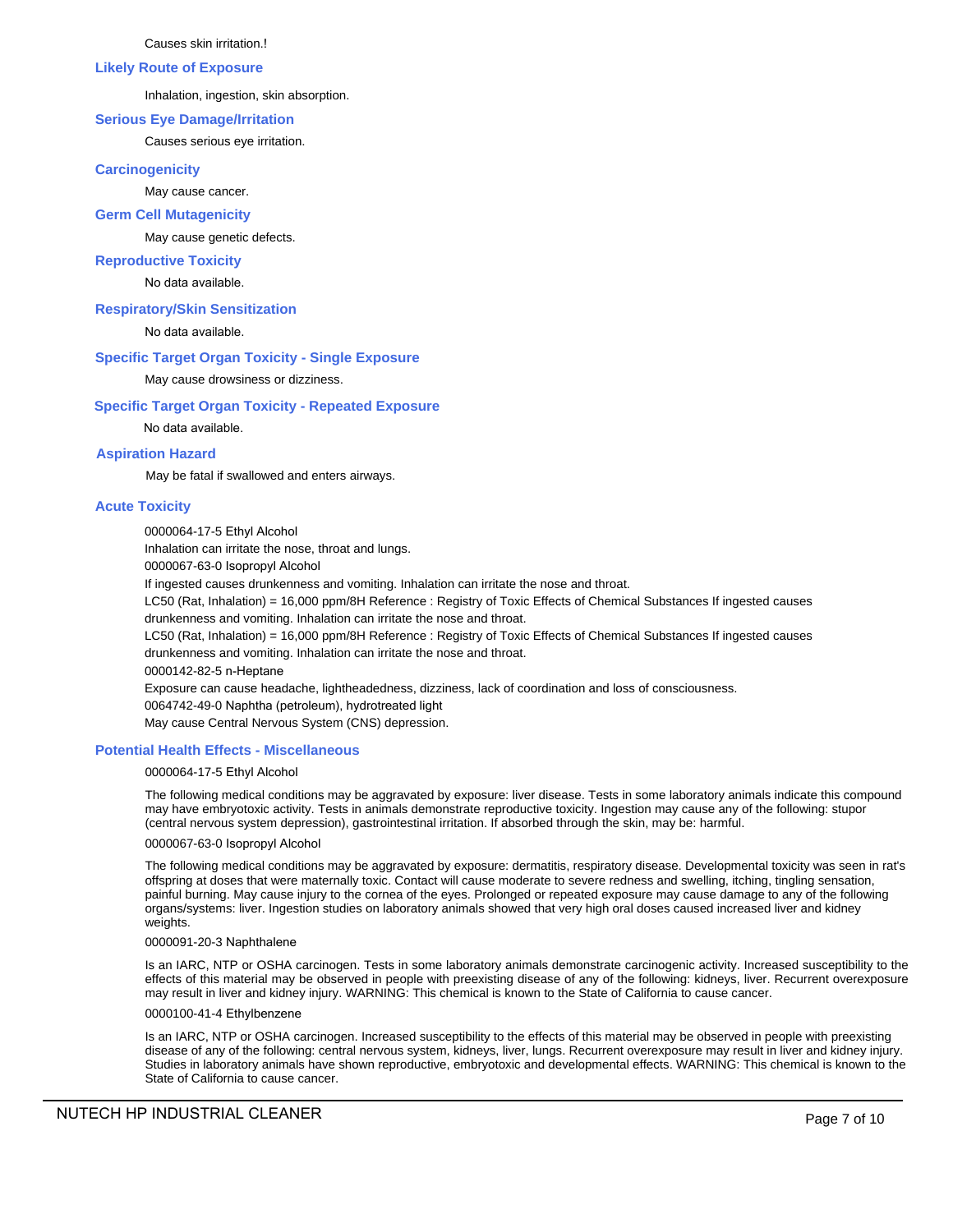#### 0000108-88-3 Toluene

Increased susceptibility to the effects of this material may be observed in people with preexisting disease of any of the following: central nervous system, kidneys, liver, respiratory system, skin. Can be absorbed through the skin in harmful amounts. Recurrent overexposure may result in liver and kidney injury. High airborne levels have produced irregular heart beats in animals and occasional palpitations in humans. Rats exposed to very high airborne levels have exhibited high frequency hearing deficits. The significance of this to man is unknown. WARNING: This chemical is known to the State of California to cause birth defects or other reproductive harm.

#### 0000142-82-5 n-Heptane

Increased susceptibility to the effects of this material may be observed in people with preexisting disease of any of the following: central nervous system, respiratory system, skin. May cause central nervous system effects such as dizziness, headache, nausea, and loss of consciousness. Laboratory studies with rats have shown that petroleum distillates can cause kidney damage and kidney or liver tumors. These effects were not seen in similar studies with guinea pigs, dogs, or monkeys. Several studies evaluating petroleum workers have not shown a significant increase of kidney damage or an increase in kidney or liver tumors. Aspiration may occur during swallowing or vomiting, resulting in lung damage.

0064742-89-8 Aliphatic, Light Hydrocarbon Solvent

Laboratory studies with rats have shown that petroleum distillates can cause kidney damage and kidney or liver tumors. These effects were not seen in similar studies with guinea pigs, dogs, or monkeys. Several studies evaluating petroleum workers have not shown a significant increase of kidney damage or an increase in kidney or liver tumors.

#### **Chronic Exposure**

0000108-88-3 Toluene

TERATOGENIC EFFECTS:Toluene has been Classified as POSSIBLE for humans.

0000098-82-8 Cumene

TERATOGENIC EFFECTS:Cumene has been Classified as POSSIBLE for humans.

0000100-41-4 Ethylbenzene

CARCINOGENIC EFFECTS: Ethyl Benzene has been listed by IARC as Group 2B, Possibly Carcinogenic to Humans.!

TERATOGENIC EFFECTS: Ethyl Benzene has been Classified as POSSIBLE for humans.

0000142-82-5 n-Heptane

LC50 (rat): approximately 25000 ppm (4-hour exposure); cited as 103 g/m3 (4-hour exposure) (6)

LD50 (oral, rat): Greater than 15000 mg/kg (4)

0000064-17-5 Ethyl Alcohol

LC50 (mouse): Approximately 21000 ppm (4-hour exposure); cited as 39 g/m3 (4-hour exposure) (1, unconfirmed)

LD50 (oral, rat):!7060 mg/kg (41); 10600 mg/kg (41); 13660 mg/kg (37) LD50 (oral, mouse):!3450 mg/kg (1, unconfirmed) LD50 (oral, guinea pig):!5560 mg/kg (37)

0000067-63-0 Isopropyl Alcohol

LC50 (rat): 17000 ppm (4-hour exposure); cited as 12000 ppm (8-hour exposure) (18)

LD50 (oral, male rat): 4710 mg/kg (cited as 6.0 mL/kg) (19) LD50 (oral, mouse): 3600 mg/kg (20, unconfirmed) LD50 (dermal, rabbit): 12870 mg/kg (cited as 16.4 mL/kg) (14) 0000100-41-4 Ethylbenzene LC50 (inhalation, rat): 4000 ppm; 4-hour exposure (3)

LD50 (oral, rat): 3.5 g/kg (1,3,5,10) LD50 (oral, rat): 4.72 g/kg (3,5,7,8) LD50 (dermal, rabbit): 17.8 g/kg (11)

0000108-88-3 Toluene

LC50 (rat): 8800 ppm (4-hour exposure) (2) LC50 (rat): 6000 ppm (6-hour exposure) (3)

LD50 (oral, rat): 2600 to 7500 mg/kg (3,5,11,17) LD50 (oral, neonatal rat): less than 870 mg/kg (3)

LD50 (dermal, rabbit): 12,225 mg/kg (reported as 14.1 ml/kg) (1)

0000098-82-8 Cumene

LC50 (inhalation, mouse): 10 mg/L; (2000 ppm); 7-hr exposure (1,3) LC50 (inhalation, rat): 39 mg/L (8000 ppm); 4-hr exposure (1,3,6)

LD50 (oral, rat): Reported as 1.4 g/kg and 2.26 g/kg (1,3,4) LD50 (skin, rabbit): 10627 mg/kg (4)

**Naphthalene** 0000091-20-3

LC50: Insufficient data

NUTECH HP INDUSTRIAL CLEANER **Page 8 of 10**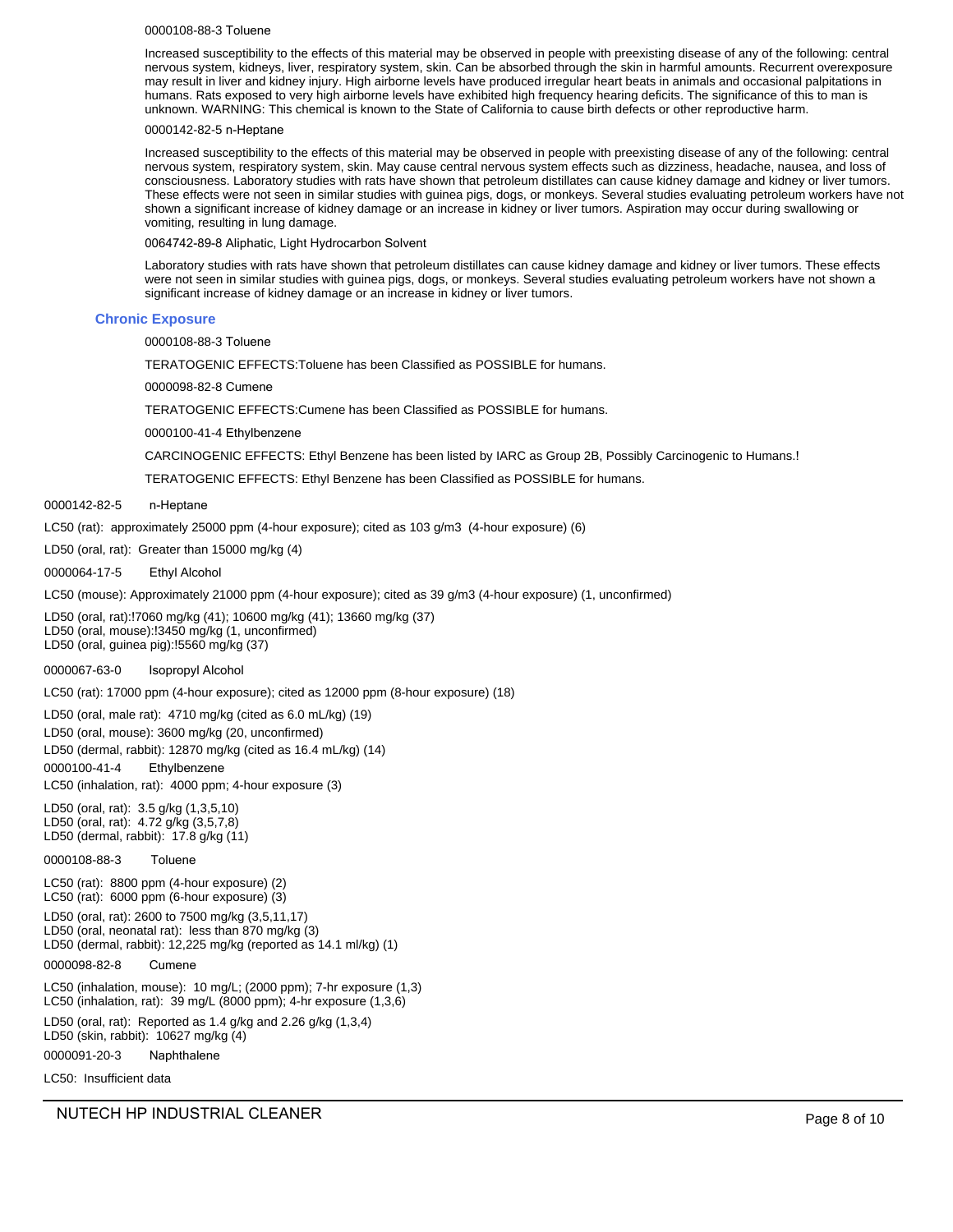LD50 (oral, mouse): 533 mg/kg (male); 710 mg/kg (female) (1) LD50 (oral, rat): 1780 mg/kg (2)

## 0000071-43-2 Benzene

LC50 (rat): 13,700 ppm (4 hour exposure) (26); 9,980 ppm (7 hour exposure) (13,200 ppm - equivalent 4 hour exposure) (18)

LD50 (oral, rat): 930 mg/kg (19); 5,600 mg/kg (2); 11.4 ml/kg (10,032 mg/kg) (21) LD50 (oral, mouse): 4,700 mg/kg (11; unconfirmed) LD50 (skin, rabbit and guinea pig): Greater than 9,400 mg/kg (20)

# **SECTION 12) ECOLOGICAL INFORMATION**

## **Toxicity**

Very toxic to aquatic life with long lasting effects.

**Persistence and Degradability**

No data available.

**Bio-Accumulative Potential**

No data available.

## **Mobility in Soil**

No data available.

# **Other Adverse Effects**

No data available.

## **SECTION 13) DISPOSAL CONSIDERATIONS**

#### **Waste Disposal**

Under RCRA, it is the responsibility of the user of the product, to determine at the time of disposal whether the product meets RCRA criteria for hazardous waste. Waste management should be in full compliance with federal, state, and local laws.

Empty containers retain product residue which may exhibit hazards of material, therefore do not pressurize, cut, glaze, weld or use for any other purposes. Return drums to reclamation centers for proper cleaning and reuse.

## **SECTION 14) TRANSPORT INFORMATION**

|                                            |                     | <b>IATA Information   IMDG Information</b> | <b>U.S. DOT</b><br><b>Information</b> |
|--------------------------------------------|---------------------|--------------------------------------------|---------------------------------------|
| <b>UN</b> number:                          | UN1950              | UN1950                                     | UN1950                                |
| <b>Proper shipping</b><br>name:            | Aerosols, flammable | Aerosols                                   | Aerosols                              |
| <b>Hazard class:</b>                       | 21                  | 21                                         | 21                                    |
| Packaging group:                           | <b>NA</b>           | <b>NA</b>                                  | <b>NA</b>                             |
| <b>Note / Special</b><br><b>Provision:</b> | (LTD QTY)           | (LTD QTY)                                  | (LTD QTY)                             |

## **SECTION 15) REGULATORY INFORMATION**

| <b>CAS</b>   | <b>Chemical Name</b>                    | % By Weight   | <b>Regulation List</b>                      |
|--------------|-----------------------------------------|---------------|---------------------------------------------|
| 0000142-82-5 | n-Heptane                               | $18\% - 30\%$ | SARA312, VOC, TSCA, ACGIH, OSHA             |
| 0426260-76-6 | Heptane, branched, cyclic and linear    | $14\% - 23\%$ | SARA312.TSCA                                |
| 0064742-49-0 | Naphtha (petroleum), hydrotreated light | 11% - 24%     | SARA312, VOC, TSCA, ACGIH, OSHA             |
| 0064742-89-8 | Aliphatic, light hydrocarbon solvent    | 11% - 24%     | SARA312, VOC.TSCA, ACGIH, OSHA              |
| 0000064-17-5 | Ethyl Alcohol                           | $3% - 6%$     | SARA312, VOC, TSCA, ACGIH, OSHA             |
| 0000067-63-0 | <b>Isopropyl Alcohol</b>                | $3% - 6%$     | SARA313, SARA312, VOC, TSCA,<br>ACGIH, OSHA |
| 0000124-38-9 | Carbon Dioxide                          | $2\% - 4\%$   | SARA312, TSCA, ACGIH, OSHA                  |

# NUTECH HP INDUSTRIAL CLEANER **Page 9 of 10**